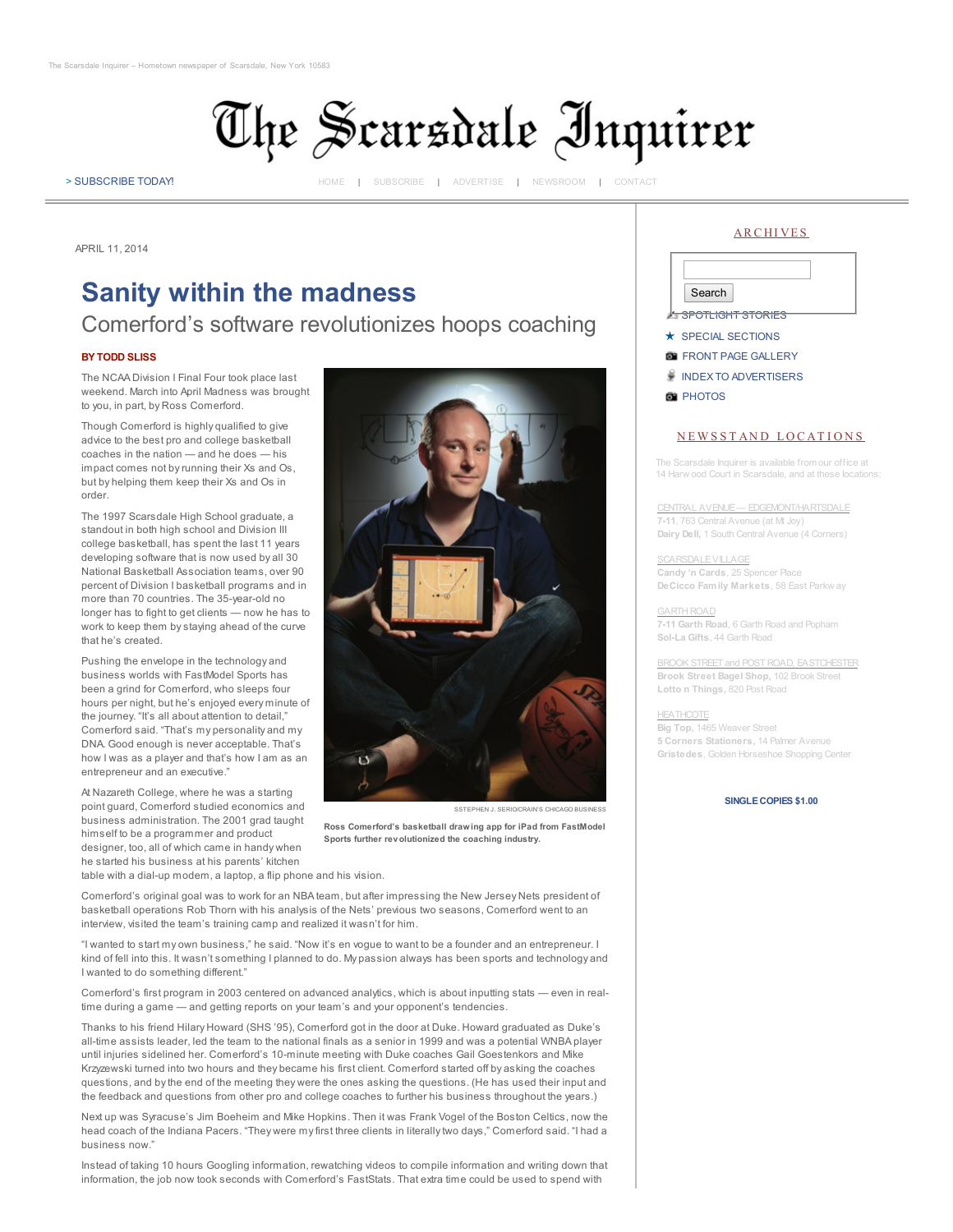one's family, sleep, recruit, develop players, you name it.

"The essence of the business was to allow somebody to do what they are already doing, but to do it in a fraction of the time," Comerford said. "We were able to build four products to do that from advanced analytics to playdiagramming to scouting reports and game-planning to practice management, all things they are doing every single day, all day long that are core functions to their job throughout the entire season."

FastModel Sports' second and third products, FastDraw and FastShare, came out in 2008. FastDraw allows coaches to create a digital playbook and FastShare allows the sharing of those plays. The next year FastScout was introduced, allowing coaches to create scouting reports. Paper and drawings on napkins became a thing of the past in the coaching world.

"I was selling all day long and I was writing code all night long," Comerford said. "I did that for six years. For those six years I brought on one more programmer because I needed some help and I brought in a kind of operations guy. It was a very small team, but within six years we captured all 30 NBA teams. It was one team at a time, selling them our solutions."

In 2010, the little company that could acquired Data Representations and renamed itself FastModel Technologies. The next few years Comerford was on the fast track growing his business, working with new investors and branching out to include products not just for the pros, but for the rest of us, too.

#### Scarsdale connection

Howard was a big piece of the puzzle that not only helped Comerford as a start-up, but connected him to another '95 Scarsdale graduate, Lindsay Gottlieb, who in 2003 was an assistant women's coach at Richmond. Howard figured that Gottlieb would be able to give Comerford more insight into a coach's wants and needs.

"When I first started coaching, we drew up plays by hand," Gottlieb said. "We inputted things for scouting reports by word processing. You think about it now and it's crazy. You wouldn't think about writing papers for school by hand. If you have a 25-page thesis you're not doing it in longhand, but for plays I would stay up all night recopying plays by longhand. I remember Ross had this very simple but genius idea to ask, 'That's really how you draw plays?' He asked a lot of questions and his ideas would flow from that. I knew right away he had some great ideas."

Gottlieb, who last year made the NCAA Division I Final Four as the head coach of the Cal women, has been a big Comerford pusher ever since and the two bounce ideas off each other, Gottlieb about Xs and Os, Comerford about his growing business. "We talked basketball," Gottlieb said. "He taught me the Princeton offense — he's just a guru of basketball."

By having a front-row seat since the inception of FastStats, which she still uses, Gottlieb has been ahead of her peers in the coaching world, but she also shared that knowledge with others. Being on the cutting edge of coaching technology is one of her calling cards.

"I've brought his products at every stage of my career because they were good products and I needed them to do my job well, not because I was friends with Ross," Gottlieb said. "To Ross's credit, his products have literally become part of the nuts and bolts of every day for every college basketball coach in America … It doesn't tell anyone how to do Xs and Os or how to have relationships with their players or what to run, but it makes your life easier."

Yanni Hufnagel, a 2001 SHS graduate, like all of his peers, knew of Comerford, who starred for the basketball team. Comerford the basketball player was legendary.

"Basically any kid who played basketball in Scarsdale knew who Ross Comerford was when Ross was playing at the high school level," Hufnagel said. "I'm talking elementary and middle school kids. He had a little bit of a mystique about him because of his shooting ability."

Hufnagel, who just finished his first season as an assistant coach with the Vanderbilt men, became reacquainted with the legend when Hufnagel was a graduate assistant with Oklahoma from 2007-09.

"I was on board with Ross at Oklahoma even before the days of FastDraw and FastScout," Hufnagel said. "I was on board from the days of FastModel, which would be now quite primitive, but Ross came up with a software that tracked basically plus/minus live. That was very ahead of the curve five or six years ago."

FastDraw came out during Hufnagel's second of four years at Harvard.

"By year two, it was so omnipresent across basketball that I told Coach [Tommy] Amaker that we can't sit on the sidelines any longer, we've got to sign up for this," Hufnagel said. "This is a game-changing tool for basketball coaches.

"If there is a team out there not using FastDraw and FastScout right now, they're doing themselves a major competitive disservice. It's really starting to permeate the high school level as well.

This year Comerford introduced his first mobile playbook app, FastDraw Basketball Pro for iPad, allowing coaches to draw up plays anytime, anyplace, including during a timeout. Dry erase boards? Fast fading.

"It's digitized what coaches have always done, which is sit around and talk basketball," Gottlieb said. "If you were sitting at a restaurant with your coaching buddy, you'd pull out the salt shakers and the sugar packets. Now you pull out your iPad and you save it. It's made things more accessible to coaching nerds like myself who want to be thinking about basketball wherever we are."

The little web that has been woven with this Scarsdale connection is more than a footnote to the story.

"There's a Scarsdale attachment there that's very meaningful for both of us," Hufnagel said. "I think he's kept close with Hilary Howard and Lindsay Gottlieb. The circle of us that have had some success in the basketball world have all really quite honestly been connected and stayed very close with Ross. Ross and I probably talk on the phone or through text once a month. We are very, very connected. I think that connection was cultivated and remains strong just because both of us feel such a significant attachment to Scarsdale and what Scarsdale did for us."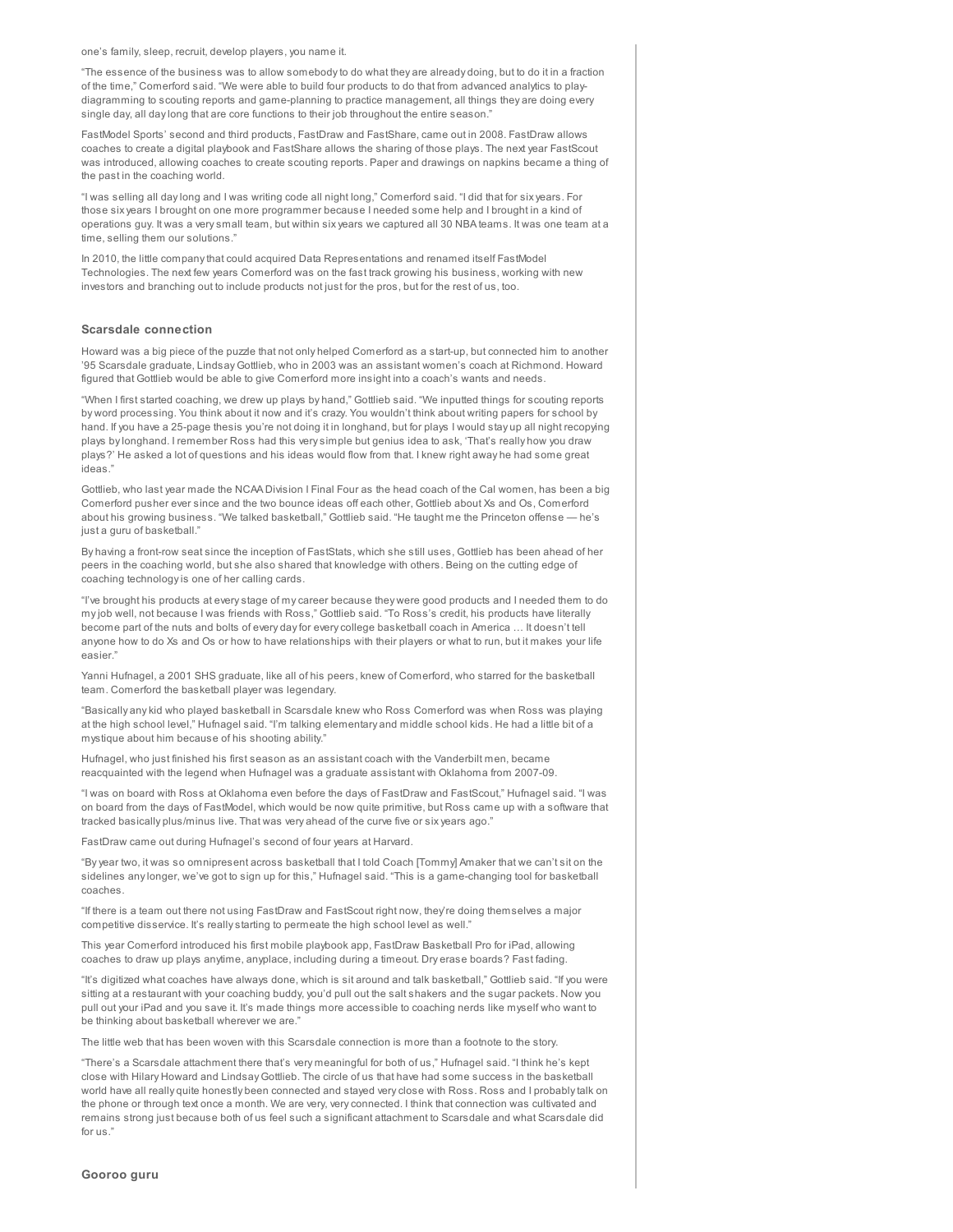Gooroo, an app for youth coaches, was a serendipitous revelation for Comerford. When he was living in Greenwich in 2011 before moving to Chicago in 2013, a friend asked him to help out with his son's youth basketball team. He had volunteered to coach, knowing Comerford's expertise of the game. Sure, no problem!

"Some of my close, close friends are NBA head coaches and I talk strategy and tactics with these guys and they call me for information all the time," Comerford said. "I thought being able to understand the NBA game and being able to do what I do, this would be a great community service, great for the kids.

"I get to practice and within the first 10 minutes I was like, oh my god, this is a complete nightmare. We had one kid crying, one kid on his iPad, another kid faking an injury. My friend and I literally made eye contact and knew we were screwed."

A bottle of wine that night and a week of clarity later helped Comerford realize that there was a business opportunity somewhere in this situation, which he called an "epidemic." He could help overworked, underqualified volunteer parent-coaches by having practice plans from an NBA or college coach available on their phones.

"[Miami Heat coach] Eric Spolestra is one of my closest friends and I can stand on the floor with him and go through things with his players and talk strategy at the NBA Finals, but I had no idea how to communicate with a 10-year-old," Comerford said. "No idea. It took 20 minutes to start up one drill."

Comerford spent the last two and a half years working on Gooroo, which in the next few years will expand from basketball to include other team sports like baseball, softball and soccer. In addition to the business missions, Comerford sees this as a way to help give youths a better athletic experience and hopefully keep them active longer. Everything he uses in the business world came from his athletic background.

"We believe if you can create a fun and engaging environment for kids it changes the whole paradigm," Comerford said. "They want to be active. They want to come to practice. They want to stay involved in sports. We're creating products through games, through simulators, through 3-D models where all of a sudden they can take home things from practice and practice at home. You use the medium they grew up with."

Gooroo features 150 plays and drills from George Karl, who was the 2013 NBA Coach of the Year, and Hall of Fame women's coach Tara Vanderveer. That product will open up the door for continued prosperity.

"At one point when we put our drawing product out, we were getting 2,000 emails a day," Comerford said. "It was insane. It was actually when Lehman went under, the stock market was tanking and our business was hockeysticking. It was remarkable how quickly we were going up with our revenues and with our market share. Really the core focus of everything we do is that we're a product-centric company, we're a user-experience company and we want to develop relationships with our clients. At the end of the day that's what it's about."

As much as Hufnagel respects Comerford's athletic prowess, he recognizes the game-changing business model that his friend has created.

"Ross has separated himself so far from anyone else in the field," Hufnagel said. "I couldn't even tell you what the competition is and I don't think any college coach could. He's created a monopoly in this sector of the basketball world that will never be broken up. As smart as he is and as innovative as he has been in our field, he's also a very, very sharp businessman. He's got it all working for him right now. As I've watched his company soar, I've had a big smile on my face. I root hard for Ross."

Comerford is used to having a large cheering section. As a senior at Scarsdale it was, he said, "one of those magical seasons where everything just comes together." In 1996-'97, the Raiders were 20-2, including a trio of wins over Mount Vernon. The third victory came in the Section 1 semifinals. To this day, however, Comerford can't drive past the Westchester County Center in White Plains without getting a "bad feeling." The Raiders fell to Ramapo in the finals 51-35, despite trailing only 20-16 at halftime. (A photo of Comerford by Ira Toff accompanied the article in the Inquirer.)

Comerford was All-Section that year under Jack Kaminer, with whom he still keeps in touch. But he wasn't always a star.

"I was much more of a student of the sport," Comerford said. "I was really into the offseason of what I needed to improve. In high school I was like the 13th man on the freshman team and the first 10 games of my JV year I didn't even play. Then I was All-Section, All-County my senior year. It was all about working toward being the starting point guard on a college team."

Comerford also played for the now defunct but well-known Riverside Church team that featured eight future NBA players during Comerford's two years on the team, including Elton Brand and Lamar Odom.

"I think sports cuts across socio-economic, race, gender, everything," Comerford said. "I used to take the train from Scarsdale to 125th and I had my Riverside bag on. If you had that bag on, that meant you could play. And if you could play— and I was the only white kid on the team — you were accepted. That's just sports. Looking at it from that perspective we want to give kids the ability to stay involved."

Mark Zuckerberg may be Westchester County's most famous computer geek, but Ross Comerford is definitely the coolest. What Zuckerberg is to social media, Comerford is to basketball technology. He's a household name to the best coaches in the country.

Comerford likes to say that he took "the road less traveled," which is not always easy in a place like Scarsdale. He didn't need the Ivy Leauges or the M.B.A. from Stanford like many of his peers, whom he still keeps in touch and networks with. (Ironically, basketball coaches Gottlieb and Hufnagel are both Ivy Leaguers, Gottlieb a Brown grad, Hufnagel, Cornell.)

"I hope somebody, a 10-year-old, a 12-year-old, a 16-year-old, somebody at Scarsdale High School picks up on this," Comerford said. "I was a C student. I wasn't in AP classes. But you're not going to outwork me, you're not going to outthink me. To be able to create your own path in life and for everyone every step of the way who hears 'No, no, no, no, no, no' and continues to succeed and overcome, I take a lot of pride in that."

Read more local coverage of your hometown in this week's issue of The Scarsdale Inquirer. Newsstand copies are available at several locations listed above, or [subscribe](http://www.rivertownsenterprise.net/subscribe) today for convenient home delivery.